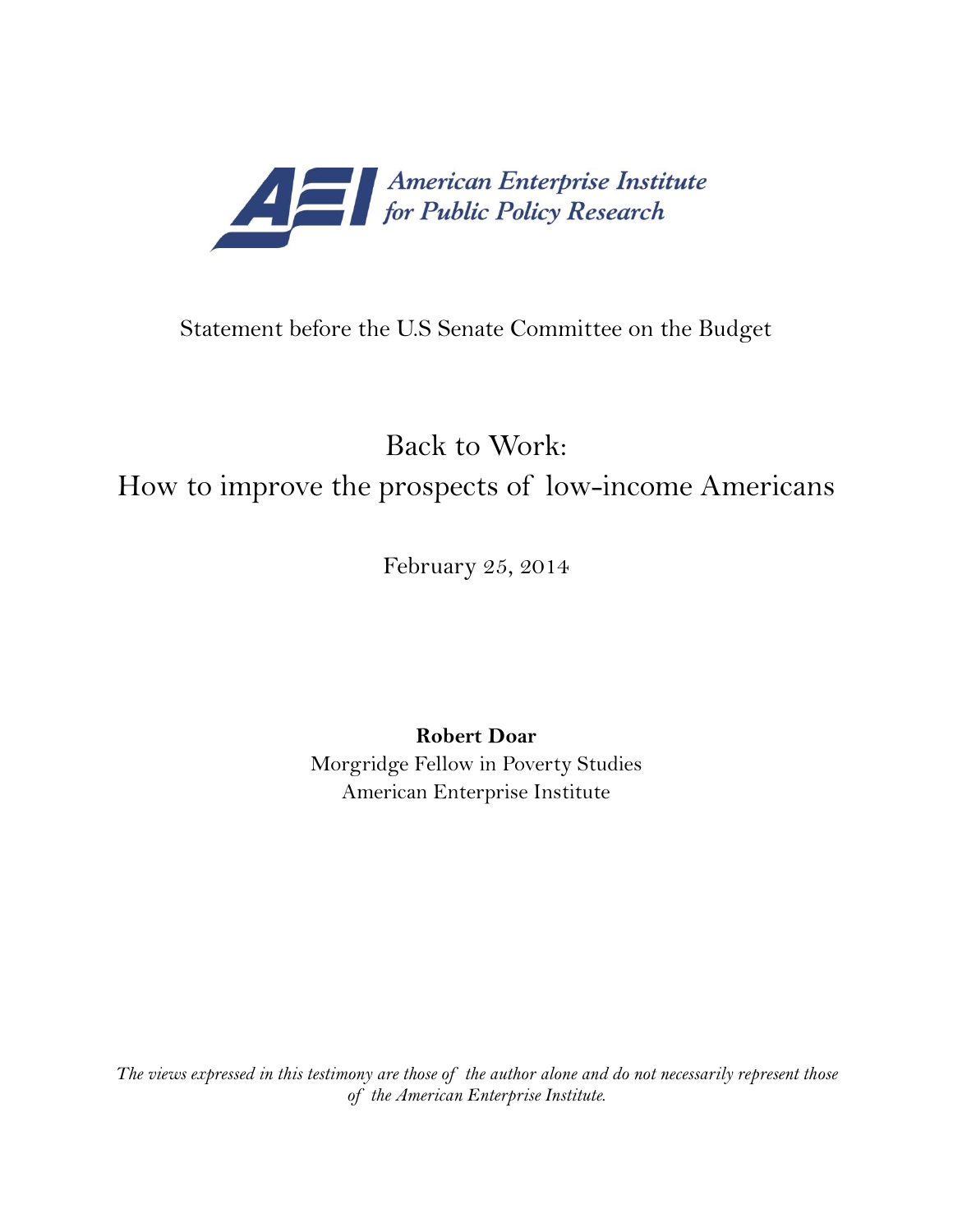Chairman Murray, Ranking Member Sessions, and other members of the committee, thank you for the opportunity to testify today before the Senate Committee on the Budget on the economic outlook of individuals, families, and communities.

My remarks will focus on how we, as a nation, can do a better job of helping poor Americans. I will lead with my summation:

- **I. The economic status and outlook for low-income Americans is not as strong as it could be or as it should be;**
- **II. Policymakers should adhere to the following principles to enhance the well-being of and opportunity of economically vulnerable working-age Americans:**
	- 1. Foster more and better work opportunities;
	- 2. Require work as a condition of means-tested public assistance;
	- 3. Reward work with robust support for those working at low wages;
	- 4. Foster two-parent married families.

# **III. I recommend the following policies:**

- 1. Stronger work requirements for public assistance programs;
- 2. Better targeted and sometimes more generous work supports to make low wages stretch farther;
- 3. Mitigate marriage penalties embedded in means-tested welfare programs and send honest public messages about the significant challenges of raising children in single parent families.
- 4. Targeted programs for young men and young parents in poor communities;
- 5. Pro job-growth and labor mobility policy, specifically relocation assistance for the unemployed;

# **I. Low-income Americans are struggling**

The lackluster economic recovery—which is now more than 50 months old—has not brought relief to American individuals, families and communities. According to the latest data from the Bureau of Labor Statistics, 10.2 million Americans are unemployed. 3.6 million have been jobless for more than 27 weeks. 7.3 million are involuntarily working part-time. And 837,000 workers are so discouraged, they have stopped looking<sup>1</sup>.

The unemployment rate has fallen substantially from a peak of 10 percent in October 2009 to its current 6.6 percent, but those numbers tell a false tale of the recovery. A smaller share of working-age Americans are either working or looking for work than five years ago. In October 2009, 65 percent of Americans age 16 and older were participating in the labor force. As of January 2014, 63 percent were<sup>2</sup>.

 $\overline{\phantom{a}}$ 1 Bureau of Labor Statistics. [<http://www.bls.gov/news.release/empsit.nr0.htm>](http://www.bls.gov/news.release/empsit.nr0.htm). Accessed 7 February 2014.

<sup>2</sup> Bureau of Labor Statistics. <http://data.bls.gov/timeseries/LNS11300000>. Accessed 20 February 2014.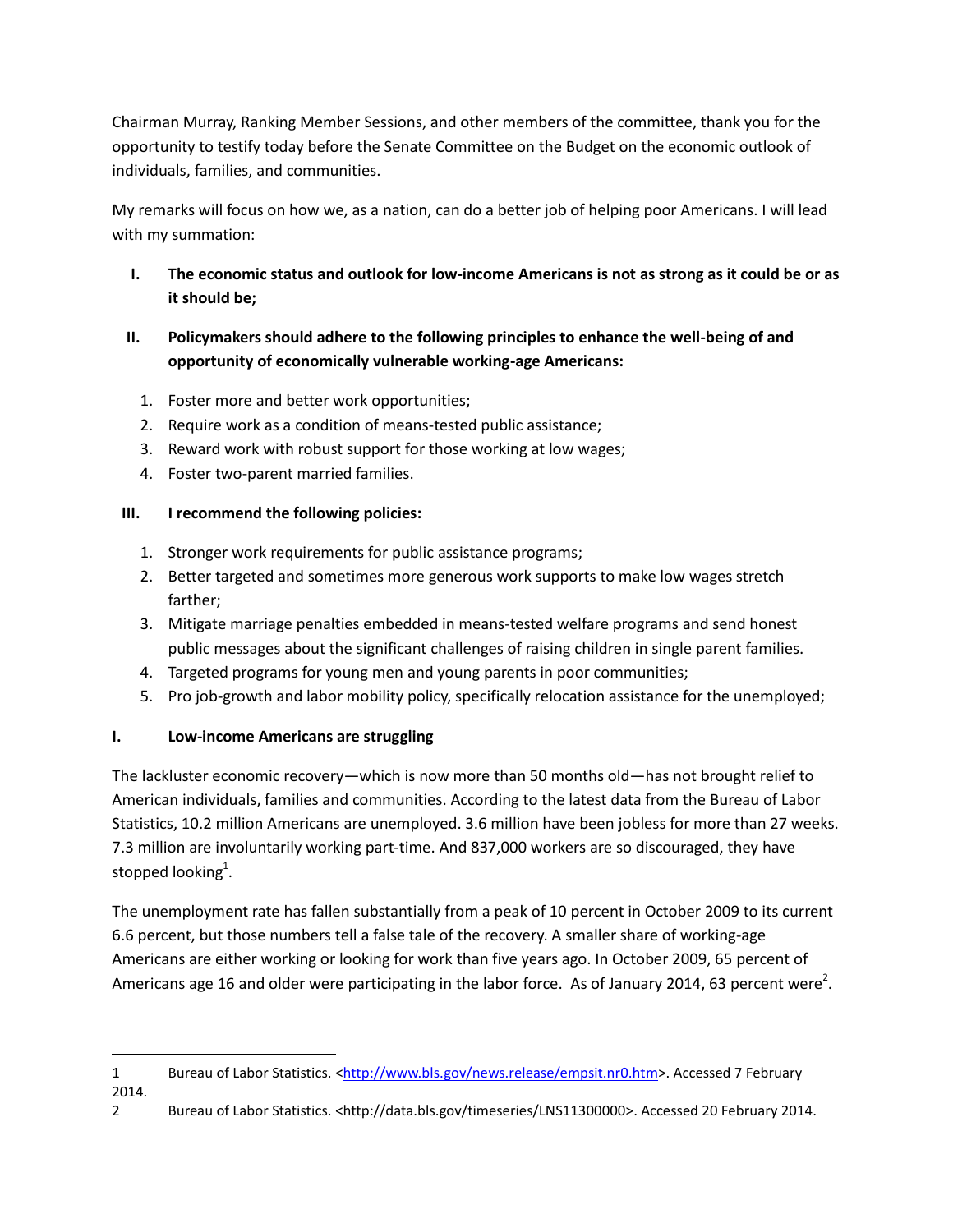The average American household is also earning less than it did five years ago. From 2007 through 2012, the inflation-adjusted median household income dropped from \$55,627 to \$51,017.

These trends have hurt the most economically vulnerable. As work participation has fallen, the official poverty rate has risen. In 2007, 12.5 percent of Americans were living below the poverty line. Now, 15 percent do. In 2007, 18 percent of children lived below the poverty line. Now 21.8 percent do<sup>3</sup>. The official poverty rate is seriously flawed in that it overstates the material hardship faced by low income Americans by not taking into account much of what government provides in assistance. But as an indication of the extent to which Americans are not earning a minimum income through their own work, the most recent official poverty numbers tell a very disturbing story.



Labor Force Participation Rate and Povety Rate, 2004-2014

*Source: US Census Bureau and Bureau of Labor Statistics*

l

<sup>3</sup> United States Census Bureau. "Historical Poverty Tables." [<http://www.census.gov/hhes/www/poverty/data/historical/people.html>](http://www.census.gov/hhes/www/poverty/data/historical/people.html). Accessed 5 February 2014.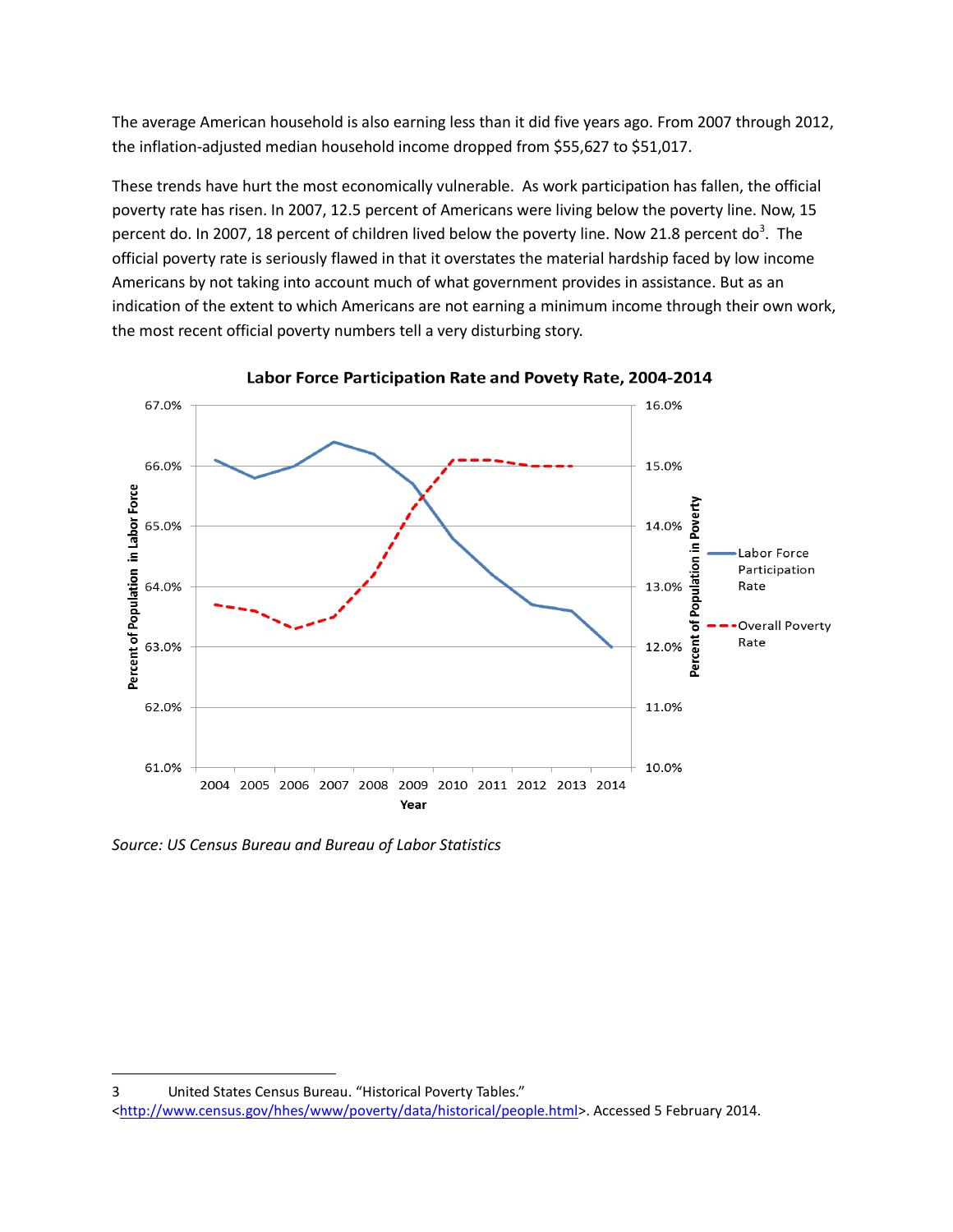#### **II. Principles for helping poor Americans**

l

I have spent the last 18 years working on these issues for both New York State and New York City. I have found that there are certain essential ingredients to successful public assistance programs.

*1. Work requirements as a condition of public assistance.* Not working is the quickest pathway to poverty in the United States. In 2012, 60 percent of the poor ages 18-64 did not work at least one week out of the year. In contrast, the poverty rate for full-time, year-round workers was 2.9 percent<sup>4</sup>. A strong workfirst approach must be central to public assistance programs. The work first approach has been shown to have better outcomes with regard to attachment to the labor force than approaches which focus on training and education. If the goal of public assistance is to help the poor lift themselves out of poverty and into self-sufficiency, then work requirements as a condition of that help must be central.

*2. Robust work supports for those who are working at low wages.* In many areas—like New York City—it is difficult to make ends meet while working at low wages. We need to recognize that, and provide supports that honor and supplement the work efforts of low-income Americans without discouraging them from work. The Earned Income Tax Credit, child care assistance, public health insurance, food stamp benefits and child support enforcement collections can all be important work supports that make earnings go farther for a family.

*3. Business growth and investment.* In New York City, I was fortunate to benefit from an economy that though impacted by the recession recovered much sooner than the nation as a whole. Even during the national recession, our welfare to work program was able to find thousands of employment opportunities and that strong economy was a key reason that thousands of low-income citizens were able to leave the welfare rolls. The same is not the case nationwide: New York City was the only city among the nation's 20 largest that has not seen an increase in poverty since 2001<sup>5</sup>. Policies, both at the national and state level that raise the cost of doing business and deter growth do little to create what the poor need most: jobs.

*4. Foster married, two-parent families.* The consensus view of academic research, and of common sense, is that children raised in married, two-parent families are more likely to be successful than those raised by single parents. Yet many public assistance programs are structured in ways that provide greater financial benefits to single parent families than married families. And unfortunately most of our leading institutions—and leaders—shy away from reiterating that children are less likely to grow up in poverty if they are born into married two-parent families. We need to mitigate marriage penalties in public assistance programs and we need to be honest about the consequences for children of single parenthood.

<sup>4</sup> United States Census Bureau. "Income, Poverty, and Health Insurance Coverage in the United States." [<http://www.census.gov/prod/2013pubs/p60-245.pdf>](http://www.census.gov/prod/2013pubs/p60-245.pdf). September 2013

<sup>5</sup> Office of the Mayor, City of New York. "Mayor Bloomberg Receives Award for Anti-poverty Efforts." <http://www1.nyc.gov/office-of-the-mayor/news/367-13/mayor-bloomberg-receives-award-anti-povertyefforts-children-s-aid-society-releases-new/#/0>. 14 November 2013.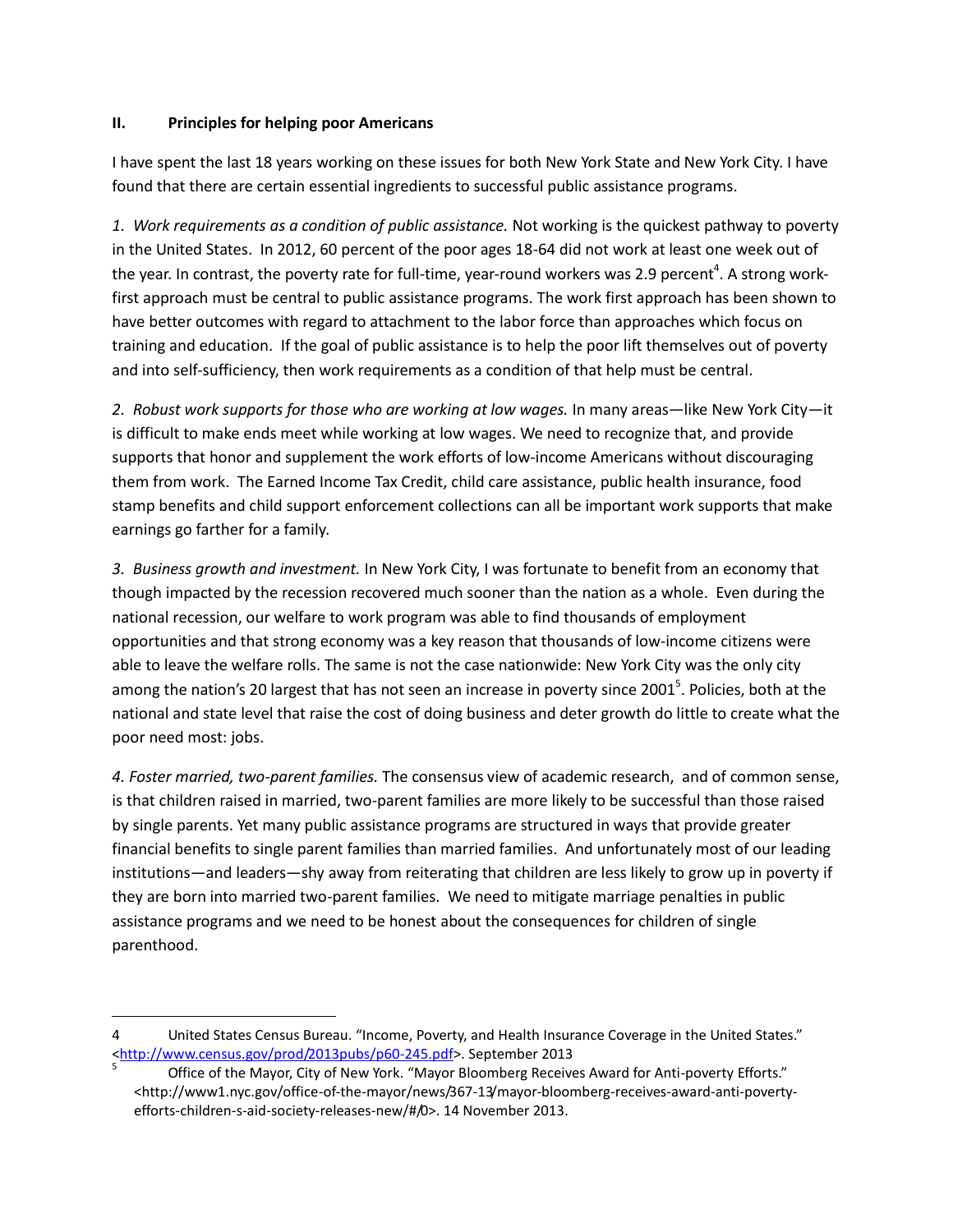

*Source: New York City Human Resources Administration, Department of Social Services*

#### **III. Policy reforms that should be explored**

#### **1. Work Requirements**

 $\overline{\phantom{a}}$ 

Work requirements were a key element of the 1996 welfare reform. They created a reciprocal relationship between low-income Americans and the government. In the words of then-President Bill Clinton, the work requirement helped "make welfare a second chance, not a way of life.<sup>6</sup>" Women on welfare had been told they couldn't work. After reform, employment among never-married mothers soared from 44 percent to more than 65 percent<sup>7</sup>. The work requirement was critically important to that success.

Given that work is proven to help low-income Americans rise out of poverty, tightly-administered work requirements must be a condition of support in current and future programs. During my time in New York City, we took these requirements very seriously. If an individual qualified for cash assistance but was not employed, we required his participation in an employment program. If an individual without children in the household qualified for food stamps, was not employed, and was able to work, we required her participation in an employment program. With those clear expectations in place, we were able to help

<sup>6</sup> Clinton, Bill. "How We Ended Welfare, Together." *The New York Times*. 21 Aug. 2006. Web. 23 Feb. 2014. 7 Haskins, Ron. *Work Over Welfare: The Inside Story of the 1996 Welfare Reform Law.* Brookings Institution Press 2006, p. 335.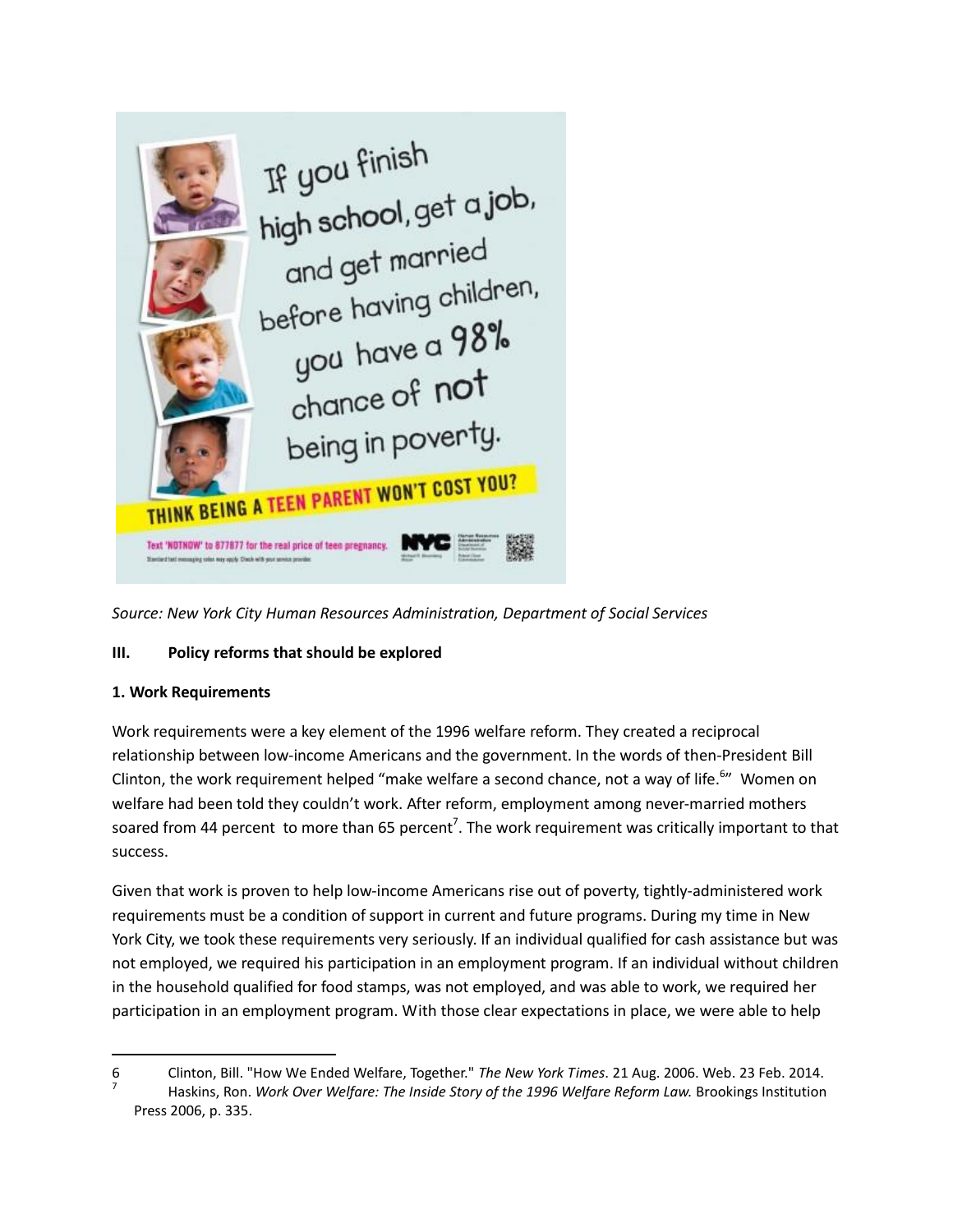hundreds of thousands of New Yorkers move from welfare to work, reducing the City's welfare caseload from 1.1 million under Mayor Giuliani to 346,000 at the end of the Bloomberg administration.

Many states and localities—and the federal government—have not taken these requirements as seriously as we did in New York. Given the body of research demonstrating that work-first is the most effective way of helping Americans help themselves, this needs to change<sup>8</sup>.

### **2. Work Supports**

Low-income Americans must know that work is expected and also rewarded. To that end, there is merit in seriously considering how work supports could be improved—and in some cases made more generous. In my experience in New York City, programs like Medicaid, child care assistance, and child support collections—taken as whole—were very helpful at keeping people working, moving up, and rising out of poverty.

One of the most successful work support programs, the Earned Income Tax Credit (EITC), has proven very successful in this regard. Yet given the economic situation faced by many low-income Americans, enhancement of the EITC should be carefully considered, especially for single Americans and noncustodial parents.

#### *The Earned Income Tax Credit (EITC)*

The EITC is one of the most important federal anti-poverty programs currently in existence, and is estimated to have lifted 6.5 million Americans out of poverty in 2012<sup>9</sup>. The EITC is also notable in that it was designed to encourage work, and has been successful in doing so. A review of welfare reform policies in the 1990s by Dr. Jeffrey Grogger showed that the EITC helped raise the employment and earnings of female-led households, and led to a decrease in welfare use $^{10}$ .

But there are opportunities to improve the EITC: it leaves single individuals—most notably non-custodial fathers —without much financial support at all. The maximum benefit for singles is capped at \$487, while being much more generous for household with children, offering a maximum benefit of more than \$6,000 for workers with three or more children.

Although it makes sense to have larger benefits for parents, there are reasons now that expanding the EITC for non-parents and non-custodial parents makes sense as well.

First, non-custodial parents—particularly fathers—are among the most economically vulnerable and societally detached groups of adults. A 2001 study by Sorensen and Zibman found that only 36 percent

- 9 Center on Budget and Policy Priorities, "Policy Basics: The Earned Income Tax Credit," < http://www.cbpp.org/cms/?fa=view&id=2505>. January 31, 2014.
- 10 Grogger, Jeffrey, "The Effect of Time Limits, The EITC, and Other Policy Changes on Welfare Use, Work, and Income Among Female-Headed Families," *The Review of Economics and Statistics*, May 2003, Vol. 85 (2), p. 394- 408.

<sup>-&</sup>lt;br>8 Brown, Amy, "ReWORKing Welfare." U.S. Department of Health and Human Services. <http://aspe.hhs.gov/hsp/isp/work1st/pt1.htm>. March 1997.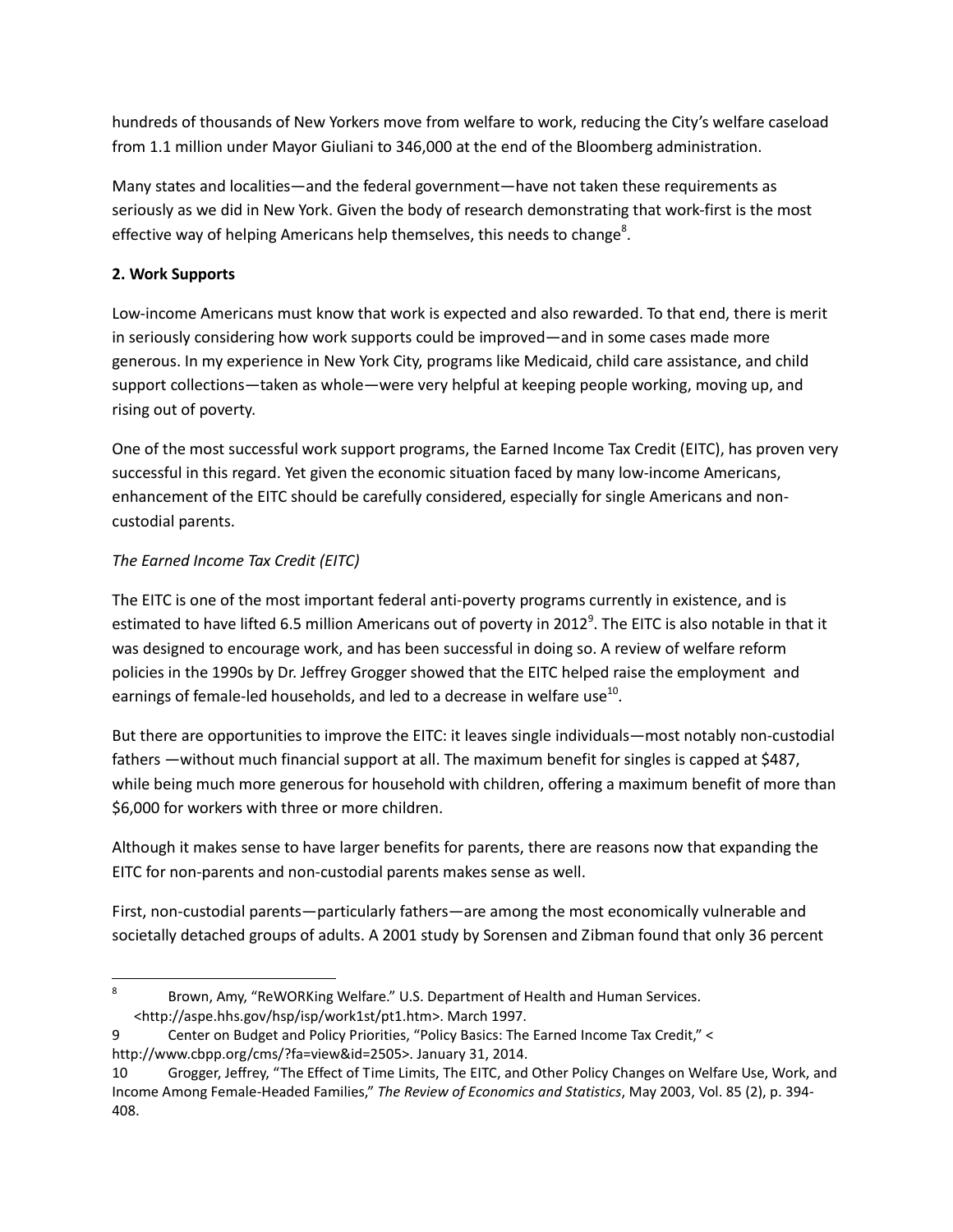of the 11 million non-custodial fathers paid child support. Of those who did not pay support, 23 percent were poor, 60 percent were minority, and 42 percent had not finished high school<sup>11</sup>. This group of Americans—even more than other vulnerable populations—is struggling. This impacts not only their own well-being, but their ability to contribute financially and personally to the lives of their children and mothers.

Second, current policy does little to encourage them to help themselves and their families through work: a non-custodial father working full time at minimum wage would not be eligible for EITC support. Public policy enforces appropriate responsibilities for non-custodial parents—in the form of child support obligations—but it provides few carrots. Enhancing the EITC for this group of Americans could help.

Third, the expansion of other programs that provide benefits to single Americans—but do not encourage work—make supports that do require work more critical. The Affordable Care Act, for example, significantly expanded Medicaid for low-income singles and non-custodial parents. By providing support detached from work effort, such expansions lower the incentive to work. Targeted EITC expansion could help offset these disincentives.

Given the EITC's success in encouraging workers with children to enter the labor force and continue working, it makes sense to re-evaluate how the EITC works for single non-parents and non-custodial parents.

#### **3. Better family policy**

 $\overline{\phantom{a}}$ 

When it comes to promoting the benefits of two-parent married families for children, I do not want to stigmatize or impose my culture on others. But I do want to be honest. The consensus of academic research is that married parents are good for children. A recent study by Harvard economist Raj Chetty and colleagues looked at the best available community-level data on mobility in America, seeking the strongest predictor of upward mobility for children. They found that,

*"The fraction of children living in single-parent households is the strongest correlate of upward income mobility among all the variables we explored"*<sup>12</sup>

Family structure was more predictive of mobility than race, income inequality, or educational opportunity. The authors' findings are consistent with a large body of academic work showing that children are most likely to thrive in a stable two-parent, married family; for instance, Child Trends noted that "research clearly demonstrates that family structure matters for children, and the family structure that helps children the most is a family headed by two biological parents in a low-conflict marriage."<sup>13</sup> If

12 Chetty, Raj et al., 2014 "Where is the Land of Opportunity? The geography of intergenerational mobility in the United States"NBER Working Paper 19843. [<http://obs.rc.fas.harvard.edu/chetty/mobility\\_geo.pdf>](http://obs.rc.fas.harvard.edu/chetty/mobility_geo.pdf).

<sup>11</sup> Lucky, Irene and Lisa Potts, 2010. "Alternative to incarceration for low-income non-custodial parents." Child and Family Social Work, 2010. http://www.scfathersandfamilies.com/public/docs/1330102066.pdf>.

[http://www.childtrends.org/wp-content/uploads/2013/03/MarriageRB602.pdf.](http://www.childtrends.org/wp-content/uploads/2013/03/MarriageRB602.pdf) See, also, Paul Amato, 2005, http://futureofchildren.org/futureofchildren/publications/docs/15\_02\_05.pdf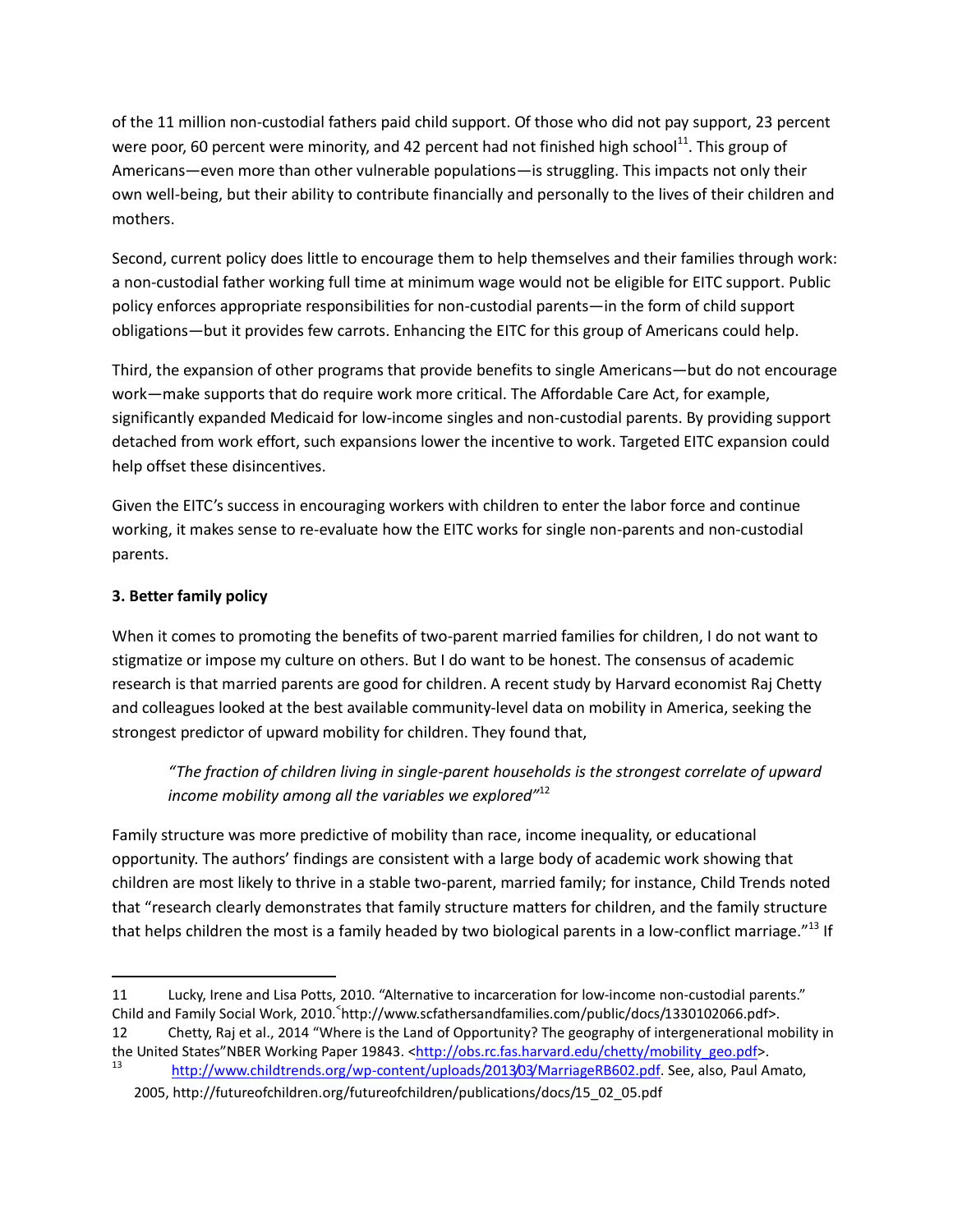we are serious about addressing child mobility, we must be willing to talk honestly about the role of one of its most influential predictors: family structure.

#### *Marriage penalties*

Recognizing that married, two-parent families help poor children succeed, we must address policies that make marriage hard—especially among low- and middle-income Americans. Marriage penalties can be especially discouraging for those individuals who have the least freedom to forego income. As Eugene Steuerle of the Tax Policy Center and colleagues have explored in detail, policies aimed at assisting lowand moderate-income households with children often penalize marriage. Take this example:

*A single parent with two children who earns \$15,000 enjoys an EITC benefit of about \$4100. The credit decreases by 21.06 cents for every dollar a married couple earns above \$15040….[I]f the single parent marries someone earning \$10,000, for a combined income of \$25,000, the EITC benefit will drop to about \$2,200. The couple faces a marriage tax penalty of…\$1,900."*<sup>14</sup>

Similar penalties are embedded in Medicaid, Temporary Assistance for Needy Families (TANF), food stamps, housing assistance, and child care—all of which apply to low- and moderate-income Americans. Efforts to mitigate marriage penalties have largely taken the form of tax cuts directed toward married couples. But according to Carasso and Steuerle's analysis, 81 percent of that relief flowed to couples earning above \$75,000.

A host of reforms could alleviate this burden. As Carasso and Steuerle describe, implementing a maximum marginal tax rate for low-income families would tamp marriage-induced hikes in rates. Providing a subsidy on individual earnings—not combined earnings (like the EITC)—would enable a lowwage American to marry someone with a child, but do so without sacrificing significant income or transfer payments. And mandatory individual filing, as done in Canada, Australia, Italy and Japan, would either require or allow low-income individuals to avoid income tax penalties.

The first step, however, is to recognize that tax policy and social services program structures hinder an institution that is vital to the flourishing of poor children. We need to find a way to address it.

# **4. Targeted programs for the most vulnerable**

Programs targeted toward the most vulnerable Americans, particularly young men and young parents in poor communities, attack intergenerational poverty head-on. Though these programs are still in developmental stages, they deserve attention and could serve as models for larger state- or national programs.

*Two-gen programs*

 $\overline{\phantom{a}}$ 

<sup>14</sup> Carasso, Adam, and C. Eugene Steuerle. "The Hefty Penalty on Marriage Facing Many Households with Children." *The Future of Children* 15.2 (2005): 157-75. [<http://futureofchildren.org/futureofchildren/publications/docs/15\\_02\\_09.pdf>](http://futureofchildren.org/futureofchildren/publications/docs/15_02_09.pdf).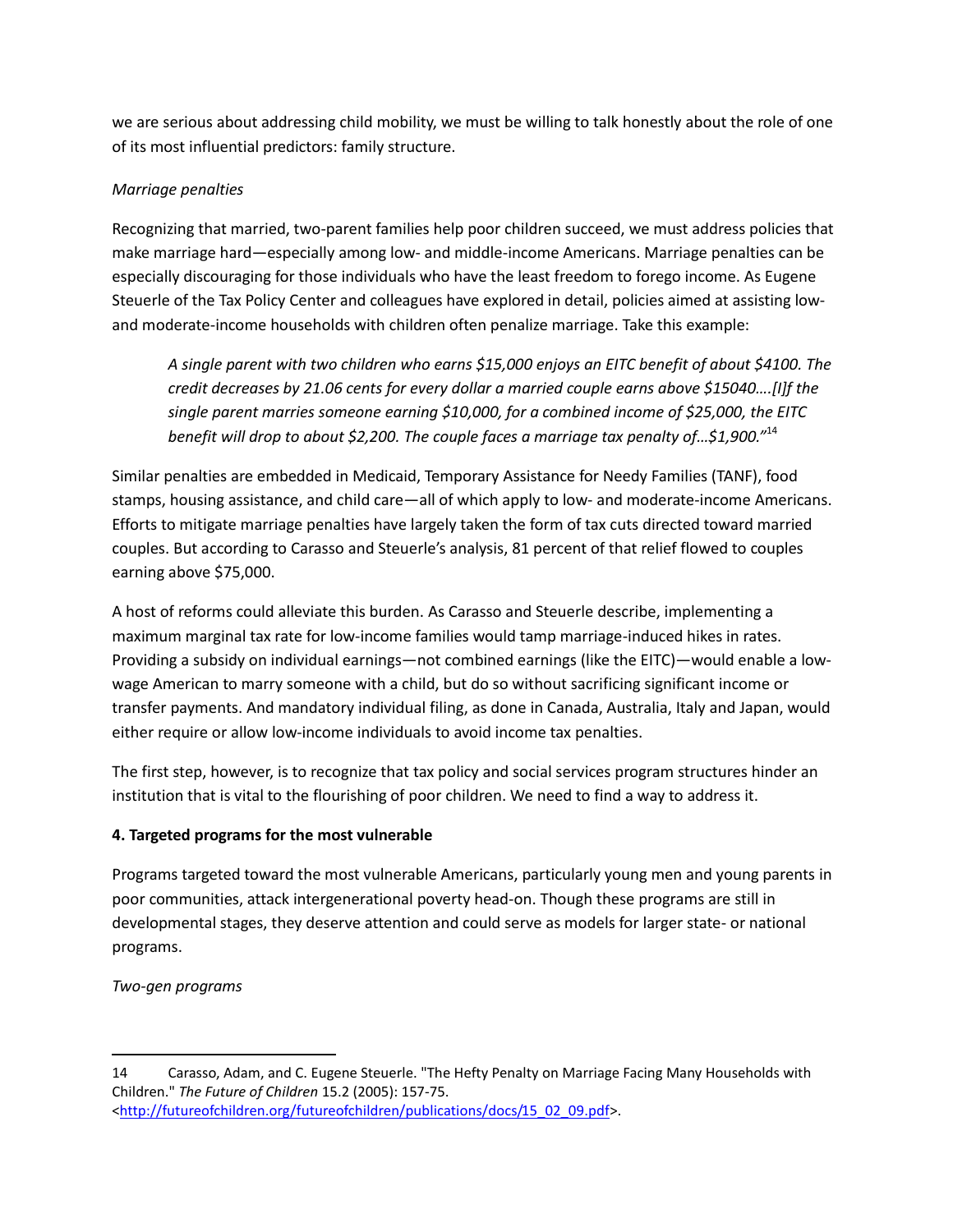Two generation programs operate on the premise that vulnerable households are best helped with simultaneous supports for both child and parent. By combining pre-k and early childhood education for children with work programs, parenting classes, fatherhood education and marriage counseling for adults, the programs seek to create a better foundation for regular work, healthy homes, and smart children.

Programs like AVANCE in Texas and New Mexico, INPEACE in Hawaii, and Career Advance in Oklahoma are examples of such initiatives. We need to nurture these types of programs, while carefully evaluating them with randomized assignment studies—and replicate them if they are shown to be successful.

#### *Programs for young men*

Young minority men are disproportionately poor and unemployed, have higher rates of crime, and drop out of high school more often than whites. Programs—often joint public-private efforts at the local level—need to tackle that problem and connect young minority men to educational, employment, and mentoring opportunities.

Mayor Bloomberg's Young Men's Initiative in New York City is one such program. A coordinated program across thirteen separate agencies, the initiative works to prepare young men of color to compete with their peers in the classroom and in the workplace, equip them to be responsible fathers, and help a runin with the criminal justice system from defining a young man's life through mentoring, case management, and therapy<sup>15</sup>.

Chicago has pioneered a highly successful "Becoming a Man" initiative targeted toward at-risk males grades 7-12. That program focuses on developing the social-cognitive skills that reduce violence and antisocial behavior<sup>16</sup>. In a randomized trial conducted by the University of Chicago Crime Lab, B.A.M was shows to reduce violent crime arrests by 44 percent; reduce the likelihood of attending school in a juvenile justice setting by 53 percent; and increase graduation rates by 10-23 percent.

The Doe Fund in New York City helps largely minority men get back to work more directly with a 6-9 month program that fosters a strong work and drug free environment. It offers and enforces a contract: If you get up every day and go to work and stay drug free, we will pay you and house you and feed you<sup>17</sup>. And its average graduate has a starting wage of \$10.88 per hour.

President Obama has announced a broader initiative, "My Brother's Keeper," which seeks to target the same population at larger scale. Though the details of this program have not yet been announced, it is encouraging to see thoughtful engagement of the issue at the federal level.

l <sup>15</sup> "Young Men's Initiative." *Young Men's Initiative*. City of New York, n.d. Web. 23 Feb. 2014. <http://www.nyc.gov/html/ymi/html/home/home.shtml>.

<sup>16</sup> "B.A.M. – Becoming A Man." Youth Guidance, 2012. Web. 23 Feb. 2014. <http://www.youthguidance.org/our-programs/b-a-m-becoming-a-man/>.

<sup>17</sup> "Ready, Willing & Able." The Doe Fund, n.d. Web. 19 Feb. 2014. <http://www.doe.org/>.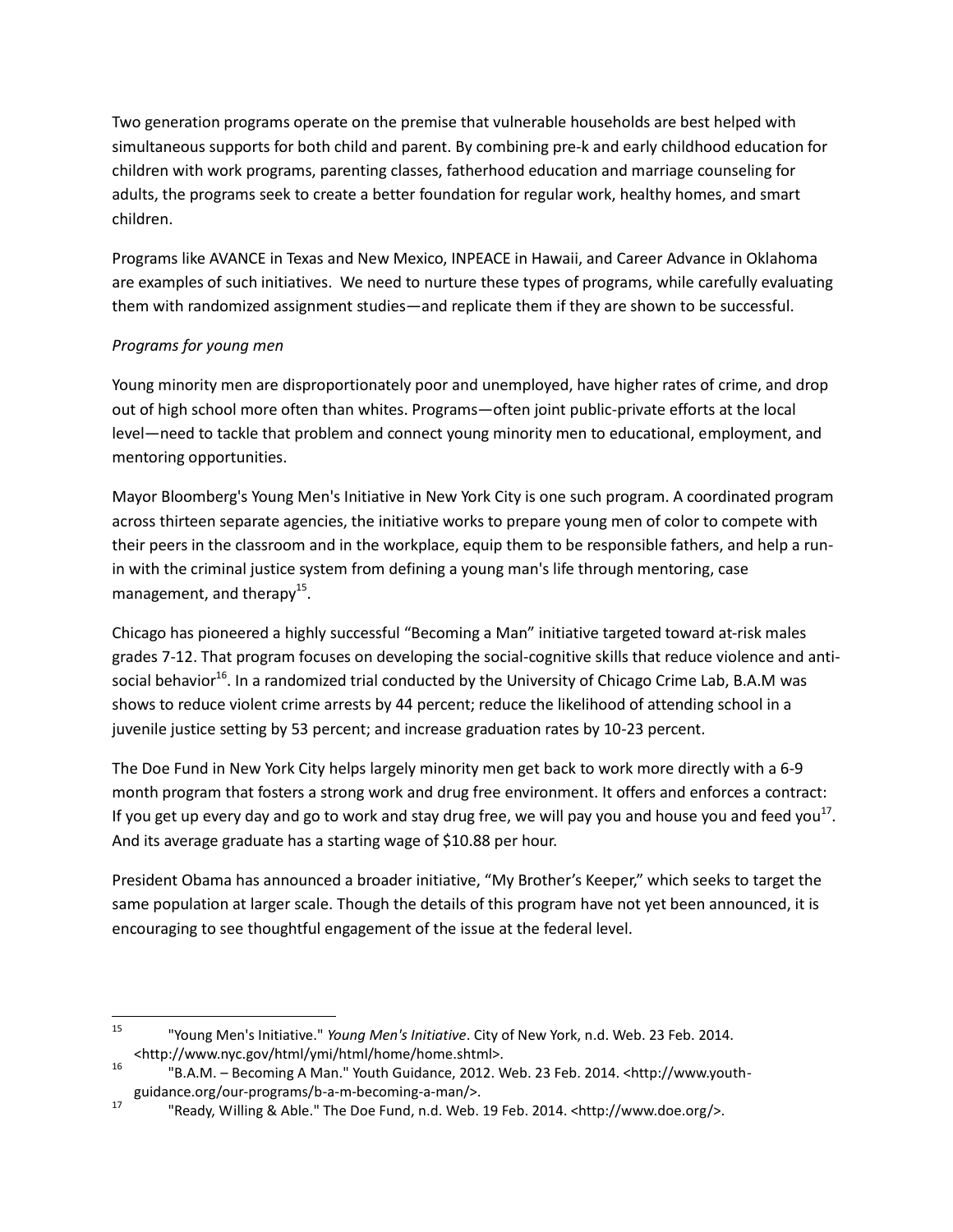#### *Programs for Young Parents*

64 percent of African-American lived apart from their biological fathers in 2012<sup>18</sup>. Such children are more likely to grow up in poverty, drop out of school, and become either single mothers or non-custodial fathers. Initiatives to help young parents improve their parenting practices and family life show some promise in breaking this cycle.

The bulk of these programs capitalize on the moment of childbirth to bring parents together and engage fathers in the lives of their children and mothers. A 2010 study by Philip Cowan and colleagues reviewed a broad range of couple-oriented family strengthening programs. Though the data on such programs are far from robust, the authors find that some such programs positively impact father involvement, marriage health, and child outcomes $^{19}$ .

#### **5. Encouraging Job Growth and Mobility**

What low-income Americans need most is work. Policies that lend businesses the confidence they need to invest and grow are also policies that will help the poor. Conversely, policies that reduce job growth hurt the poor. I do not pretend to be an economist, but I do know how the slow economy made work harder to find and hold for many low-income New Yorkers, and am keenly aware of the impact of burdensome regulation and policy on the economic well-being of vulnerable Americans.

#### *The impact of public policy on work*

At this particularly difficult time for American families we cannot be indifferent to the effect on the labor market of our public policies.

At least so far, the Affordable Care Act has done little to foster the participation of low-income Americans in the work force. The Congressional Budget Office estimates that the ACA will reduce full-time equivalent employment by 2.3 million jobs by 2021<sup>20</sup>. Policies, like the ACA, that reduce labor supply and total hours worked in the economy are indifferent at best and harmful at worst to the goal of full time, year-round work that is the most direct poverty-protection mechanism.

Recent proposals to raise the minimum wage would not help the prospects of the most poor Americans. A recent study by Joseph Sabia and Richard Burkhauser found that only 11.3 percent of individuals who would benefit from raising the minimum wage to \$9.50 per hour were living below the poverty line. 42.3 percent of those who would benefit live in households with incomes three times the poverty line<sup>21</sup>. And

<sup>18</sup> <sup>18</sup> Solomon-Fears, Carmen Solomon-Fears, Gene Falk, and Adrienne Fernandes-Alcantara. "Child Well-Being and Noncustodial Fathers." Congressional Budget Office, 12 Feb. 2013. Web. 19 Feb. 2014.

<sup>19</sup> Cowan, Philip A., Carolyn Pape Cowan, and Virginia Knox. "Marriage and Fatherhood Programs." *The Future of Children* 20.2 (2010): 205-30. Print.

<sup>20</sup> *The Budget and Economic Outlook: 2014 to 2024*. Congressional Budget Office, 4 Feb. 2014. Web. 23 Feb. 2014.

<sup>&</sup>lt;sup>21</sup> Sabia, Joseph J., and Richard V. Burkhauser. "Minimum Wages and Poverty: Will a \$9.50 Federal Minimum Wage Really Help the Working Poor?" *Southern Economic Journal* 76.3 (2010): 592-623. Web. <http://www.people.vcu.edu/~lrazzolini/GR2010.pdf>.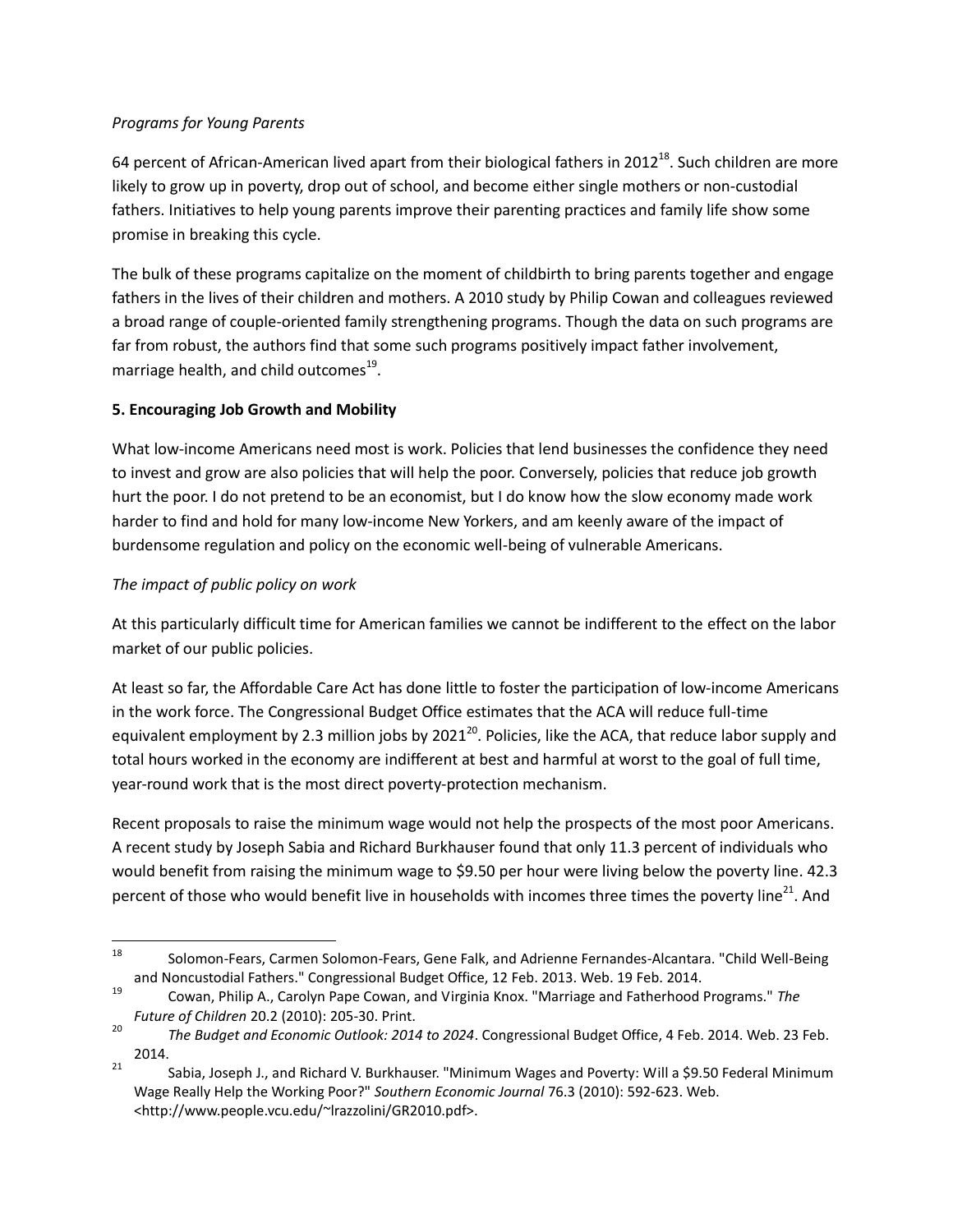a recent study released by the Congressional Budget Office estimated that raising the minimum wage to \$10.10 per hour could lead to lost jobs for hundreds of thousands of workers<sup>22</sup>.

Direct work supports provide a much better avenue for raising the incomes of working families, and would do so without damaging an already tenuous job market. They might cost a little more for American taxpayers, but they do not lower the number of jobs available for those who need them.

#### *Work Relocation Vouchers*

We also need to do a better job of physically connecting individuals with work. While some regions have a strong demand for workers, others do not. We need to acknowledge that, and help Americans take advantage of better opportunities. My colleague Michael Strain has proposed work relocation vouchers as one way to lower barriers to work for low-income Americans.

In the U.S. today many communities are plagued by very high levels of unemployment, such as Yuma, Arizona, whose December 2013 unemployment rate was 27.1 percent. Unemployment in other areas, like Providence, RI, is less severe but still 50 percent higher than the national average: 9.2 percent versus 6.5 percent nationally. In contrast, regions with strong job growth have very low levels of unemployment. Midland, Texas, for example, has an unemployment rate of 2.8 percent, and the Minneapolis-St.Paul area, 4.3 percent<sup>23</sup>. Unemployed workers in high unemployment regions will have a much more difficult task of finding and maintaining full time work than they would in low unemployment regions, where jobs are more plentiful.

The problem is that many unemployed workers—especially the long-term unemployed--lack the financial resources and information about the labor market that would allow them to move to areas where job growth is stronger and the chances of securing employment are higher. Relocation vouchers would target unemployed workers in areas with elevated levels of unemployment and provide them with a grant – potentially using funds from the unemployment insurance pool—to move to an area with a lower than average unemployment rate.

#### **Conclusion**

Low-income Americans are struggling. Labor force participation has fallen, poverty rates have risen, and median incomes have stagnated. The best and most proven path out of poverty is work, and our policies should do a better job of encouraging it.

My experience in New York City leads me to suggest that strengthening work requirements in meanstested social services; rewarding work by enhancing programs that support Americans working at low wages; being honest about the benefits of marriage for children and minimizing the impacts of policies

 $22$ <sup>22</sup> *The Effects of a Minimum-Wage Increase on Employment and Family Income*. Congressional Budget Office, 18 Feb. 2014. Web. 19 Feb. 2014. <http://www.cbo.gov/publication/44995>.

<sup>23</sup> Unemployment data from the Bureau of Labor Statistics, "Metropolitan Area Employment and Unemployment Summary," February 5, 2013.